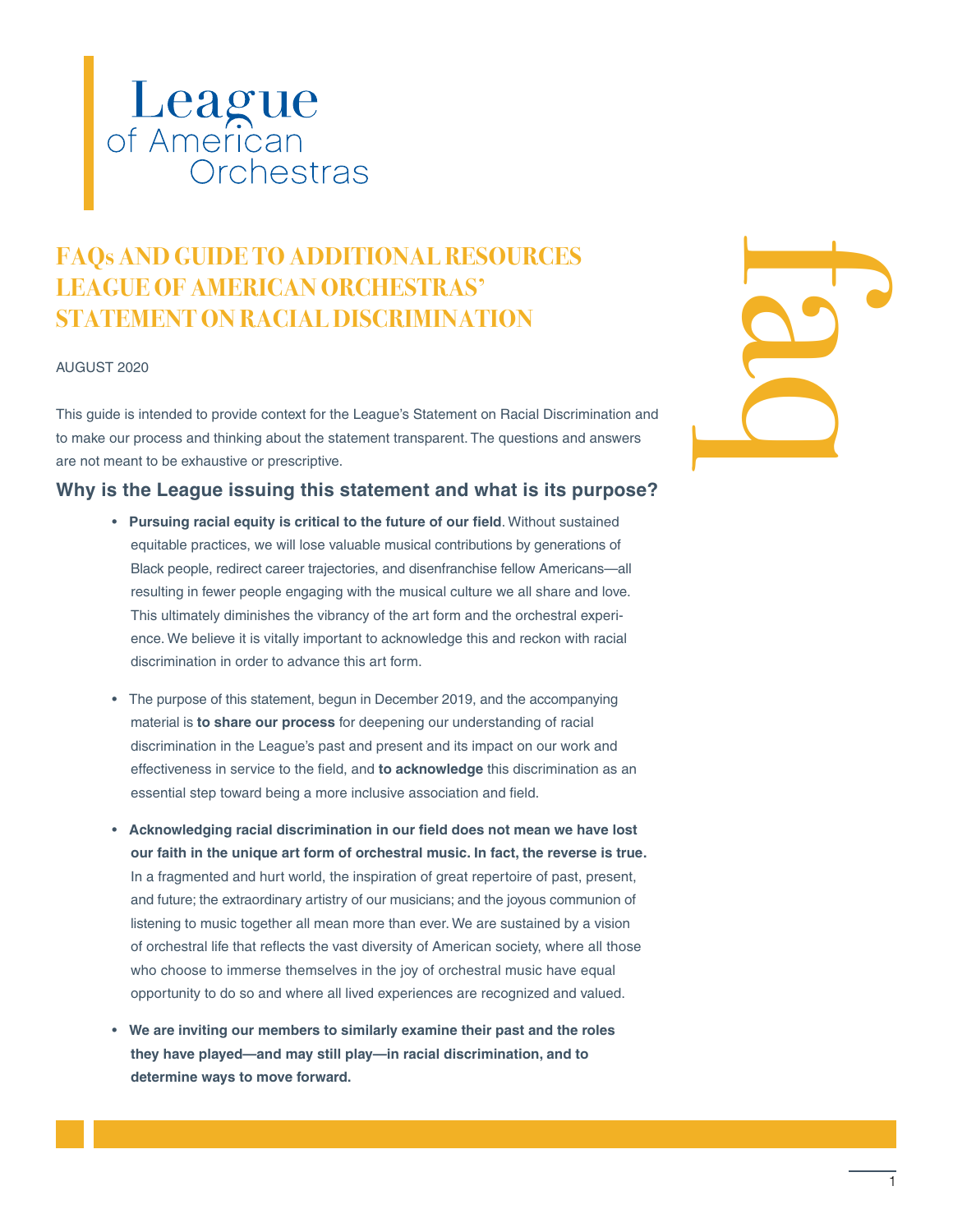**Why is the League getting into politics and social justice? Shouldn't it stay focused on helping to keep orchestras healthy and remain non-partisan?**

- **Our role in racial equity is grounded in our mission and vision.** Our mission is "to advance the experience of orchestral music, support the people and organizations that create it, and champion the contributions they make to the health and vibrancy of communities." Our vision is that "the orchestral experience is shared by all and supported by artistically vibrant, robust, and civically engaged organizations, and the League is an indispensable leader, resource, and voice for the orchestra community and its value to the public."
- "Advancing the experience of orchestral music and supporting the people . . ." means all the people, not just some, and **the experience of orchestral music cannot be fully realized when there is inequity.** Indeed, the pursuit of "vibrant, robust, and civically engaged organizations" demands a commitment to racial equity; inequity is a barrier to artistic vibrancy and authentic civic engagement.
- Being non-partisan means we neither support political parties nor endorse the election or defeat of candidates for public office. It does not mean we refrain from engaging in issues that may be controversial or that we abstain from positions on issues of public policy that affect our mission. Indeed, taking a position, as we deem necessary, is both a right and responsibility described in our resource *[Playing Your Part, An](https://americanorchestras.org/advocacy-government/making-the-case-advocacy-resources/playing-your-part-an-orchestra-s-guide-to-public-policy-advocacy.html)*  [Orchestra's Guide to Public Advocacy.](https://americanorchestras.org/advocacy-government/making-the-case-advocacy-resources/playing-your-part-an-orchestra-s-guide-to-public-policy-advocacy.html)

**Indeed, taking a position, as we deem necessary, is both a right and responsibility.**

## **How can orchestras be expected to address a challenge like racism at a time when they're fighting for their very survival?**

- The global pandemic has resulted in severe economic hardship for orchestras and the many musicians and staff they employ. **It has also revealed the pervasive extent and deep impact of systemic racism in American society**.
- As the expectations for inclusive practices among arts professionals, audiences, and public and private funders accelerate in response to the dual crises in the nation, orchestras will be expected to model change in order to sustain necessary talent, audiences, and funding. **This is arguably the best time for orchestras to address racism and disrupt systems of inequity. Change is required as orchestras reimagine their own values and systems in order to prepare for and thrive in a more inclusive, post-pandemic world.**
- Virtually every sector, including arts and culture, is turning its attention to redressing a history of complicity and seeking reform. American orchestras stand as an outlier in stark contrast to many sectors for their longstanding lack of inclusion, remaining predominantly white institutions for decades. **If orchestras wish to remain a vibrant field that is in line with professional norms, it is crucial that we join our arts and culture colleagues in this growing collective effort.**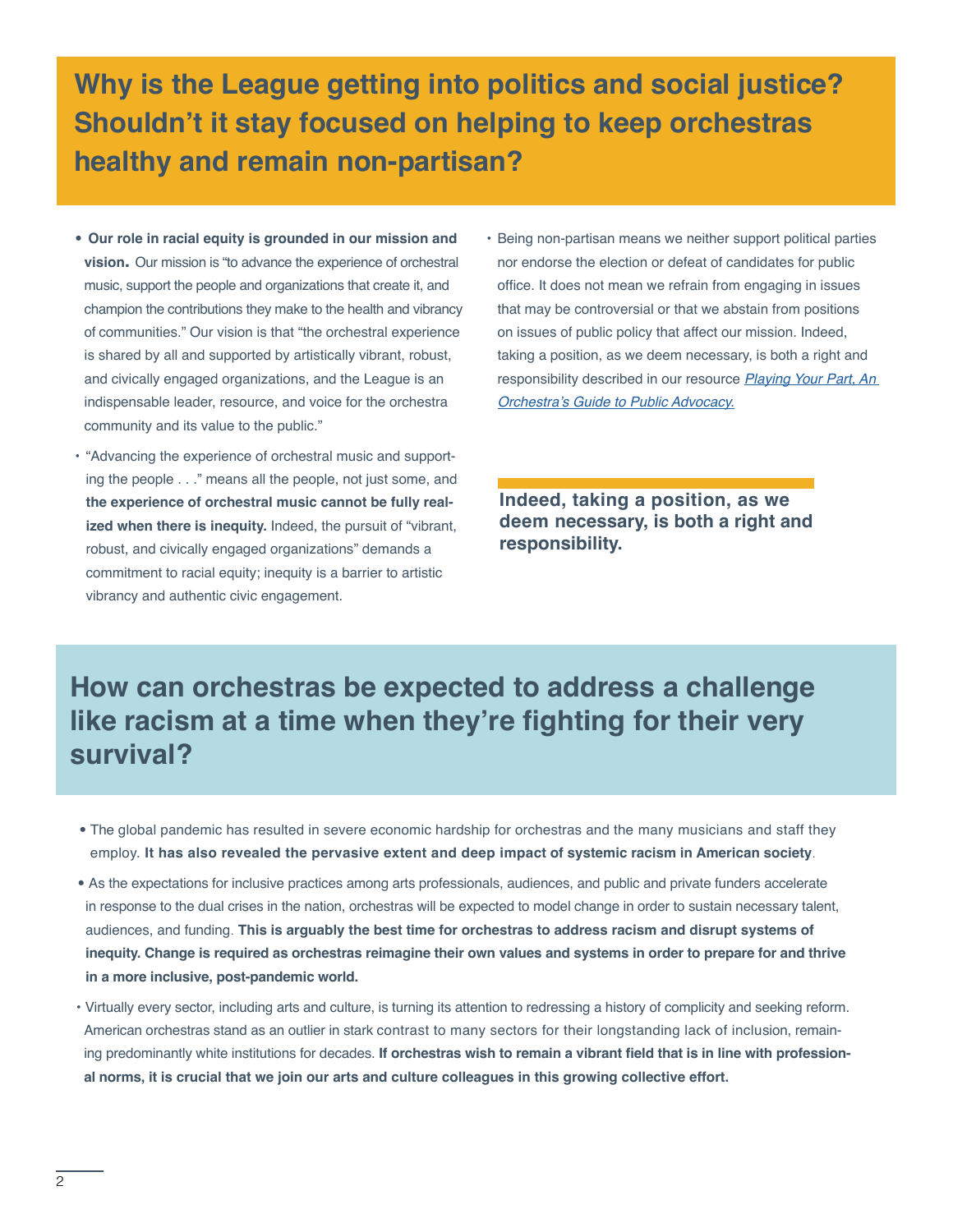## **What is some of the history of the League's work in this area?**

• In 1993, we issued a report to members called *Americanizing the American Orchestra* (composer Alvin Singleton is credited with the title), informed by two years of discussion with members and stakeholders. It was an analysis of the limitations of the status quo and guidance for change, and it included a 60-page chapter on increasing "cultural diversity" and decreasing racial discrimination. The report, and that chapter in particular, received a blistering critique in a *New York Times* article that included this comment:

"In bringing the racial politics of the streets into the concert halls, *Americanizing* may very well Americanize the orchestra into extinction."

• The story in *The New York Times* triggered fierce pushback against us from influential orchestra leaders for issuing the report, resulting in both the League and the field

retreating from a prescient and courageous call for change.The retreat was a major setback and long-lasting. Our current statement and activities on racial discrimination represent the League's push to not only resume this critical work, but to also use what we have learned from our past mistakes to do better.

- While the League was intermittently involved with matters of race and diversity in orchestras before and after *Americanizing*, we began a sustained investment in December 2015 with a major national convening, co-hosted with The Andrew W. Mellon Foundation. This meeting explored barriers to Black and Latinx musicians seeking careers in orchestras and considered strategies for change. The meeting brought together musicians, managers, and educators, and established a network of change agents committed to reform.
- We subsequently organized five national working groups to pursue change strategies; re-organized our National Conferences to place diversity as the central focus; revised and relaunched a statement of common cause in support of more equitable access to music education, which supports pathways to inclusion; and commissioned two major studies on race and ethnicity in orchestras. The national working groups and the National Conferences served as the incubators for what became the **[National Alliance for Audition](http://www.sphinxmusic.org/national-alliance-for-audition-support/)  [Support](http://www.sphinxmusic.org/national-alliance-for-audition-support/)**, a partnership with the Sphinx Organization and the New World Symphony, and our **[Catalyst Fund](https://americanorchestras.org/learning-leadership-development/the-catalyst-fund.html)** grant program supporting equity, diversity, and inclusion consultancies.

# **What is the League's current activity?**

- **In 2018, we launched an equity, diversity, and inclusion (EDI) planning process to guide and focus our work.** It began with extensively listening to and learning directly from orchestra staff, boards, and musicians about the state of EDI conversations and efforts in their home orchestras, and their expectations of the League. The result was An Evolving EDI [Framework.](https://www.americanorchestras.org/images/stories/diversity/EDI_Framework.pdf)
- One frequently and emphatically repeated recommendation for League action was to "acknowledge the painful history of discrimination within the orchestra field." Our Board EDI Committee took up that task in fall 2019 and completed a first draft of a statement on racial discrimination by the end of the year. **On June 25, 2020, the full board, and both current President and CEO Jesse Rosen and incoming President and CEO Simon Woods, enthusiastically and unanimously adopted the Statement on Racial Discrimination.**
- Since then, we have held fourteen "partner conversations"

with members and other stakeholders to help us anticipate questions and concerns that may arise in reaction to the material; test the usefulness of the accompanying contextual information; and inform us on ways we can be of greatest assistance to our members in this effort. The feedback we received was constructive, overwhelmingly supportive, and affirmed the importance of our statement on racial discrimination for member orchestras and for the future of the field.

[Today, we continue to offer field-wide initiatives](https://americanorchestras.org/images/stories/diversity/EDI-Work-at-the-League-Summer-2020.pdf). **We are also focusing on our internal work: understanding our past, increasing board and staff diversity, and developing a strategy for our internal culture work, which begins with anti-racism training in September 2020.**

We know this is only the beginning, and we are committed to sustained learning and action. We acknowledge that the answers can be elusive and uncomfortable, but we enter into the work of EDI and anti-racism with humility, openness, objectivity, and deep institutional commitment. We will continue to partner with our members as we do this work together.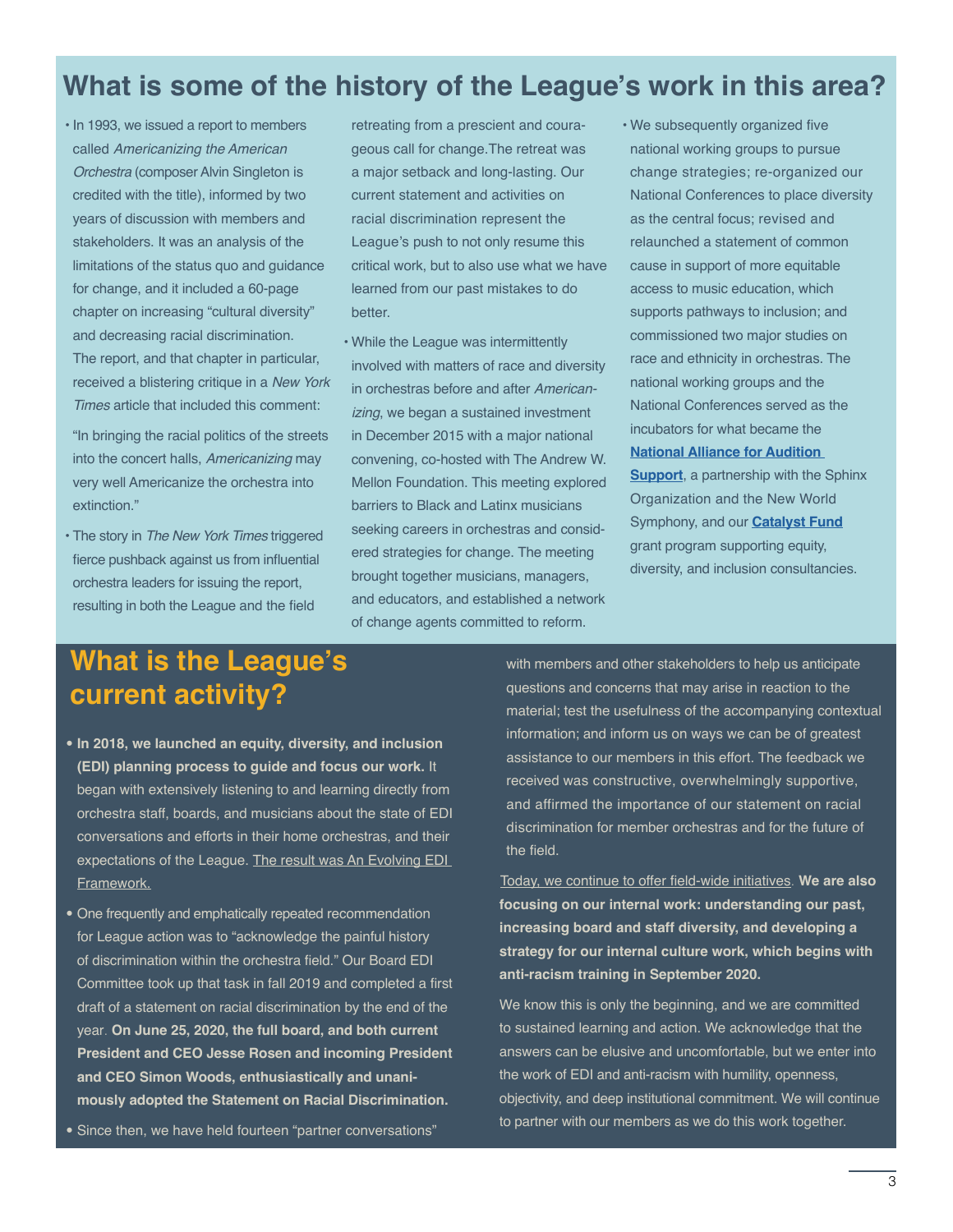• Black contributors to orchestral music in America have been uniquely undervalued and marginalized. The League's 2016 Racial/Ethnic and Gender Diversity in the Orchestra Field report indicated that only 1.8% of orchestra musicians self-identify as African-American and 2.4% as Hispanic; **these percentages have hardly moved in the last 25 years. Taking steps to repair our relationship with Black people in particular** 

**Why are you focusing on anti-Black racism? What about the people of many other identities that experience marginalization and discrimination?** 

**will have ripple effects across all of our anti-discrimination efforts.** 

- Efforts to advance equity, diversity, and inclusion are about acknowledging and correcting historical systems that have disadvantaged and oppressed certain populations to maintain white privilege. **This work develops sensitivity and care for all human beings in a way that can benefit people of all marginalized identities.**
- For orchestras in the aggregate, the extreme lack of racial and ethnic diversity represents a major and overarching challenge that merits sustained attention and action across the field. And yet, the League's 2016 diversity study also indicated the underrepresentation of women in certain roles, noting the dominance of men as music directors (91%) and conductors (80%). **Each individual orchestra should consider its local circumstance in efforts to understand and advance equity, diversity, and inclusion** and to lift its own ability to address inequity among the marginalized communities relevant to its context. This may include diversity of race, ethnicity, gender, and socio-economic status, or other characteristics of personal identity such as individuals who represent the first generation to attain higher education, have followed nontraditional pathways to professional life in the face of adversity (such as societal, economic, or academic disadvantages), or have various experiences in terms of sexual identity, gender identity, age, disability, geography, and/or faith and religion.

**What do you mean by white supremacy as it relates to orchestras?** 

• While many people primarily associate white supremacy with extremist hate groups, white supremacy itself is a racist *belief system*. It does not refer to individual white people and their individual intentions or actions, but to an overarching political economic and social system of domination. A white supremacist belief system asserts that white people and their culture are superior to all other peoples and cultures, and it aims to maintain the dominance, power, and privilege of white people and

their culture. This racist belief system has manifested itself in orchestras through our history and traditions and through non-inclusive policies and practices.

• **White supremacist beliefs and thinking—conscious or unconscious—can affect our actions and perpetuate racial discrimination.** Examples include: how and from where we recruit staff and musicians; the type of repertoire chosen and the forums in which the music and guest artists are presented; the primary audience served; what defines appropriate concert etiquette; imagery and other marketing materials used; the extent to which humility and cultural curiosity are prevalent in the work culture; and the types of partnerships, suppliers, and vendors engaged. **In order to effectively build an equitable, diverse, and inclusive field, we must examine root causes of inequity, which include white supremacy.**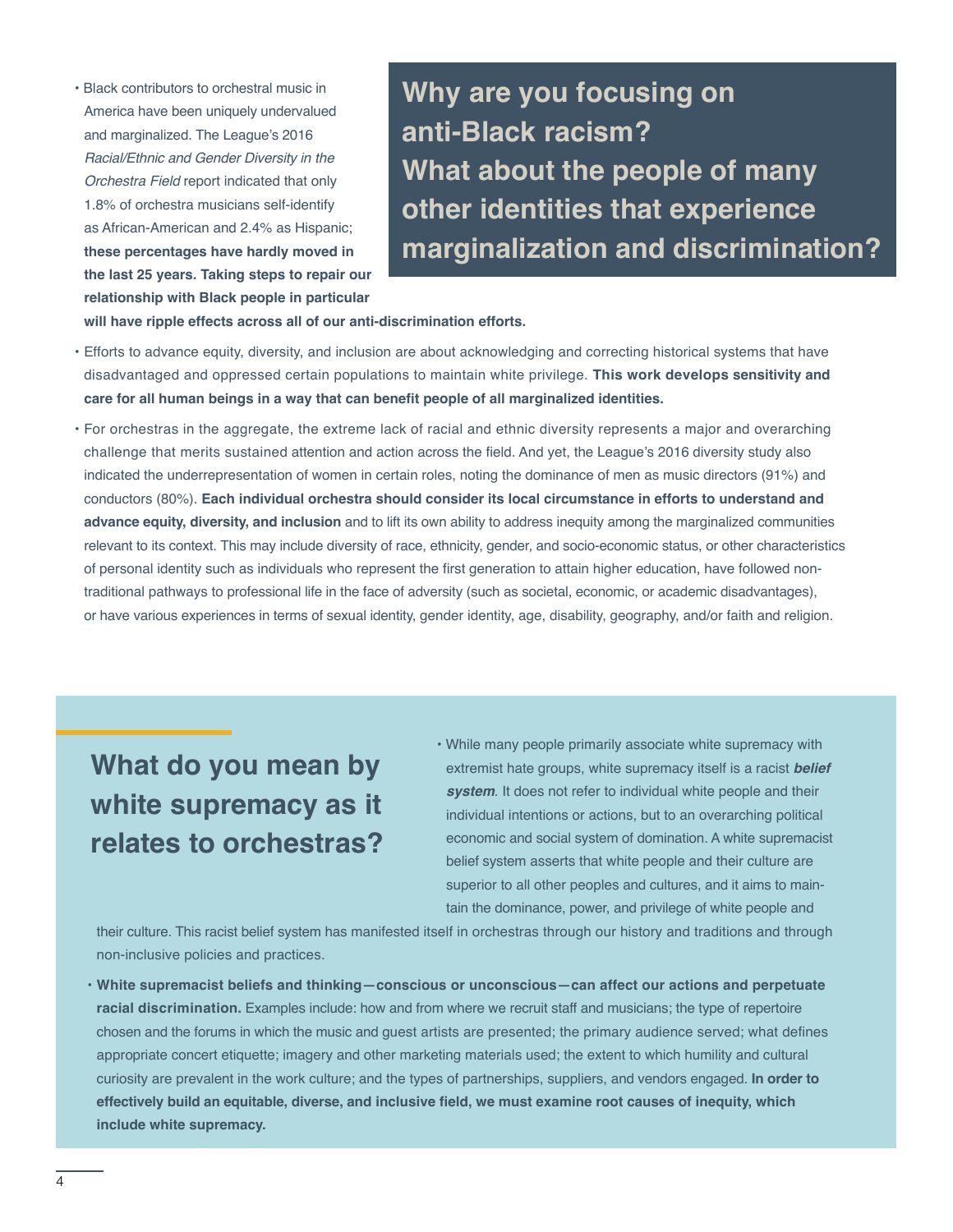#### **What actions can I take in my own orchestra?**

- One of the purposes of our statement on racial discrimination is to affirm our commitment to supporting work in equity, diversity, and inclusion. Some of you are no doubt feeling an urgent need to take action—now. Perhaps you are wondering how to address your programming or diversify your staff and board. Others may want to know how to recruit a broader array of musicians for your orchestras, or how to create a fellowship program. And still others may want to know what terms like racism, anti-racism, and racial equity mean. Some may be ready to reflect on your organization's culture and dismantle practices that may keep it from being inclusive. There are resources that address many of these questions on the League's **[online EDI](https://americanorchestras.org/learning-leadership-development/diversity-resource-center.html)  [Resource Center.](https://americanorchestras.org/learning-leadership-development/diversity-resource-center.html)**
- These resources include repertoire directories, guidance for boards, research, a glossary of terms, and details on our programs that, in the case of **[The Catalyst Fund](https://americanorchestras.org/learning-leadership-development/the-catalyst-fund.html)**, offer grants for retaining experts to guide your EDI and anti-racism work, and the **[National Alliance for Audition Support](http://www.sphinxmusic.org/national-alliance-for-audition-support/)**, through which orchestras can access a network of Black and Latinx musicians and be part of a collective national effort that aims to increase their representation in orchestras.
- **Equity, diversity, and inclusion and anti-racism work are tied to culture change, which takes serious and ongoing effort**. One of our takeaways from our *Forty Years of Fellowships* study was that action not supported and complemented with authentic and aligned values and norms will have limited impact. To get better acquainted with some of the foundational concepts that orchestras should consider as they begin or advance their own actions, we encourage you to read three documents in particular in our EDI Resource Center:
	- **o [Considerations for EDI and Anti-Racism Work at Orchestras](https://americanorchestras.org/images/stories/diversity/Considerations-for-EDI-and-Anti-Racism-Work-at-Orchestras-Orchestrate-Inclusion.pdf) by Jessica Schmidt from Orchestrate Inclusion and the League's Senior Advisor for Equity, Diversity, and Inclusion.**
	- **o [Glossary](https://www.racialequitytools.org/glossary) from Racial Equity Tools**
	- **o "[Anxious to Launch a Diversity Equity Inclusion Program at your Nonprofit?](https://www.nonprofithr.com/anxious-to-launch-a-diversity-equity-inclusion-program-at-your-nonprofit/)  [Here's how to know if you should wait](https://www.nonprofithr.com/anxious-to-launch-a-diversity-equity-inclusion-program-at-your-nonprofit/)" by Lisa Brown Alexander, Founder and CEO of Nonprofit HR**

## **A Sampling of Resources for Learning**

#### **General Resources**

**'**

[EDI Resource Center,](https://www.americanorchestras.org/learning-leadership-development/diversity-resource-center.html) League of American Orchestras

[Glossary](https://www.racialequitytools.org/glossary) from Racial Equity Tools

[How We Arrived Here,](https://www.youtube.com/watch?v=Q65pzBelBIc) a brief video from Bryan Stevenson

[The Groundwater Approach, Building a Practical Guide to](https://www.racialequityinstitute.com/groundwaterapproach)  [Understanding Structural Racis](https://www.racialequityinstitute.com/groundwaterapproach)m

#### **Anti-Racism Training Organizations**

[Crossroads Antiracism Organizing and Training](http://crossroadsantiracism.org/)

[Equity in the Center](https://www.equityinthecenter.org/) 

[Racial Equity Institute](https://www.racialequityinstitute.com/)

[The People's Institute for Survival and Beyond](https://www.pisab.org/)